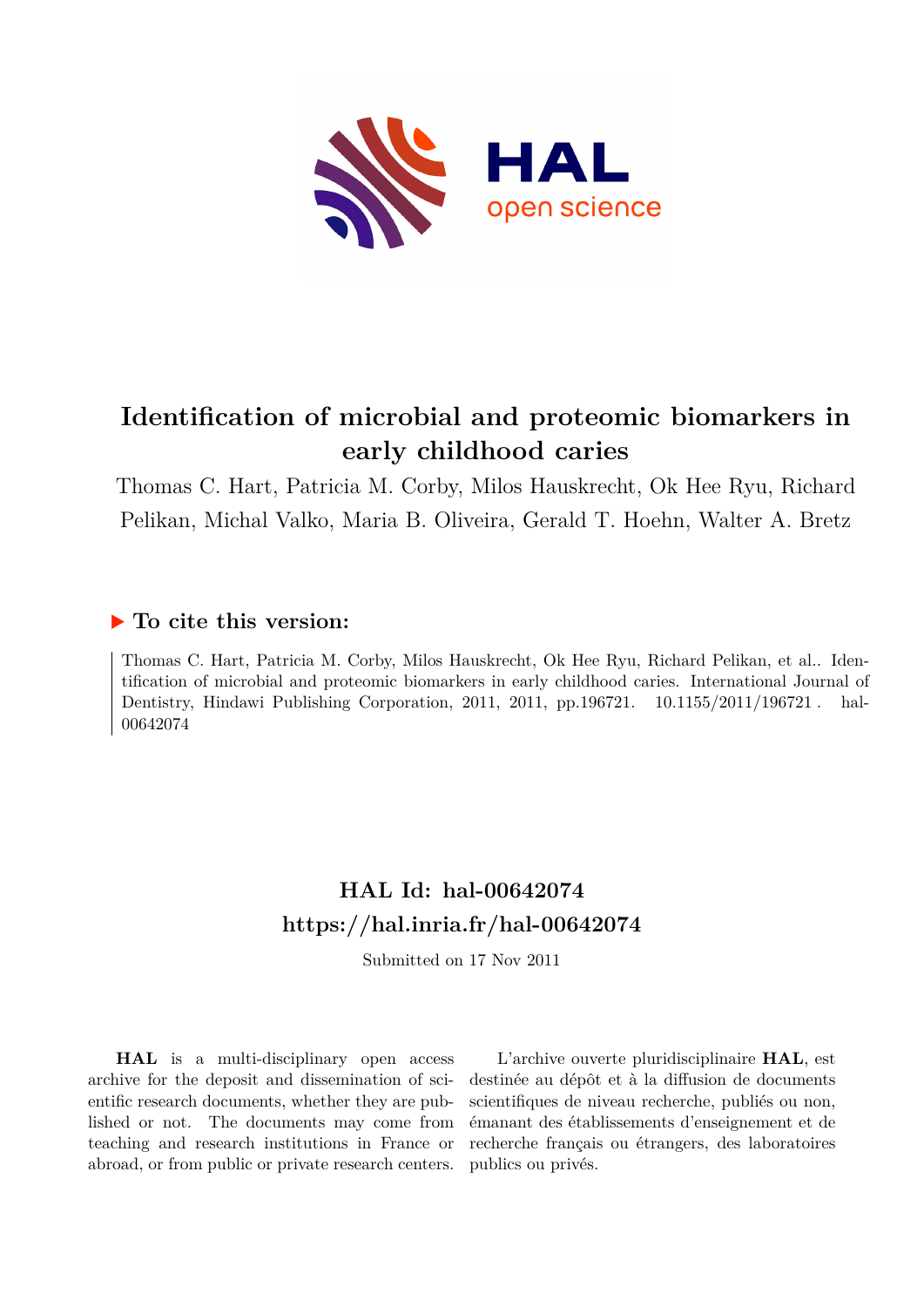## *Research Article*

# Identification of Microbial and Proteomic Biomarkers in Early Childhood Caries

### Thomas C. Hart,<sup>1</sup> Patricia M. Corby,<sup>2</sup> Milos Hauskrecht,<sup>3</sup> Ok Hee Ryu,<sup>4</sup> Richard Pelikan,<sup>3</sup> Michal Valko,<sup>3</sup> Maria B. Oliveira,<sup>5</sup> Gerald T. Hoehn,<sup>6</sup> and Walter A. Bretz<sup>2</sup>

*<sup>1</sup>Department of Periodontics, College of Dentistry, University of Illinois at Chicago, 801 S. Paulina Street, Chicago, IL 60612, USA*

*<sup>3</sup>Computer Science Department, Intelligent Systems Program, Department of Biomedical Informatics,*

*University of Pittsburgh Cancer Institute, University of Pittsburgh, Pittsburgh, PA 15232, USA*

*<sup>4</sup>Human and Craniofacial Genetics Section, National Institute of Dental and Craniofacial Research, National Institutes of Health, Bethesda, MD 20892, USA*

*<sup>5</sup>Department of General Dentistry, UNIMONTES, Montes Claros, MG 39401, Brazil*

*<sup>6</sup>Critical Care Medicine Department, Clinical Center, National Institutes of Health (NIH), Bethesda, MD 20892, USA*

Correspondence should be addressed to Walter A. Bretz, wb36@nyu.edu

Received 20 May 2011; Accepted 15 July 2011

Academic Editor: Alexandre Rezende Vieira

Copyright © 2011 Thomas C. Hart et al. This is an open access article distributed under the Creative Commons Attribution License, which permits unrestricted use, distribution, and reproduction in any medium, provided the original work is properly cited.

The purpose of this study was to provide a univariate and multivariate analysis of genomic microbial data and salivary massspectrometry proteomic profiles for dental caries outcomes. In order to determine potential useful biomarkers for dental caries, a multivariate classification analysis was employed to build predictive models capable of classifying microbial and salivary sample profiles with generalization performance. We used high-throughput methodologies including multiplexed microbial arrays and SELDI-TOF-MS profiling to characterize the oral flora and salivary proteome in 204 children aged 1–8 years (*n* = 118 cariesfree,  $n = 86$  caries-active). The population received little dental care and was deemed at high risk for childhood caries. Findings of the study indicate that models incorporating both microbial and proteomic data are superior to models of only microbial or salivary data alone. Comparison of results for the combined and independent data suggests that the combination of proteomic and microbial sources is beneficial for the classification accuracy and that combined data lead to improved predictive models for caries-active and caries-free patients. The best predictive model had a 6% test error, *>*92% sensitivity, and *>*95% specificity. These findings suggest that further characterization of the oral microflora and the salivary proteome associated with health and caries may provide clinically useful biomarkers to better predict future caries experience.

#### 1. Introduction

Dental caries, the most common disease of childhood, is a complex infectious disease with a multifactorial etiology. The caries process is characterized by interactions between a receptive host and microorganisms with the potential for colonization and pathogenesis. Microbial, genetic, immunological, behavioral, environmental, and socioeconomic factors contribute to risk and determine the occurrence and severity of clinical disease [1, 2]. Of the identified risk factors, the cariogenic oral microbial flora and saliva have received particular research attention.

Microbiological studies conducted in the past four decades have shown that *Streptococcus mutans* is the chief pathogen associated with childhood dental caries onset and that lactobacilli are associated with dental caries progression [3, 4]. Much of this knowledge has been made possible with the use of traditional culturing methods employing selective media for these pathogens. Recent advances employing microbial molecular techniques have allowed for better understanding of the complexity of the flora associated with oral infections, particularly dental caries. More than 750 oral microbial taxa inhabit the oral cavity [5]. Of those, approximately 50% have yet to be cultivated, and many

*<sup>2</sup>Department of Cariology and Comprehensive Care and Department of Periodontics and Implants, College of Dentistry,*

*New York University, 345 E. 24th Street, New York, NY 10010, USA*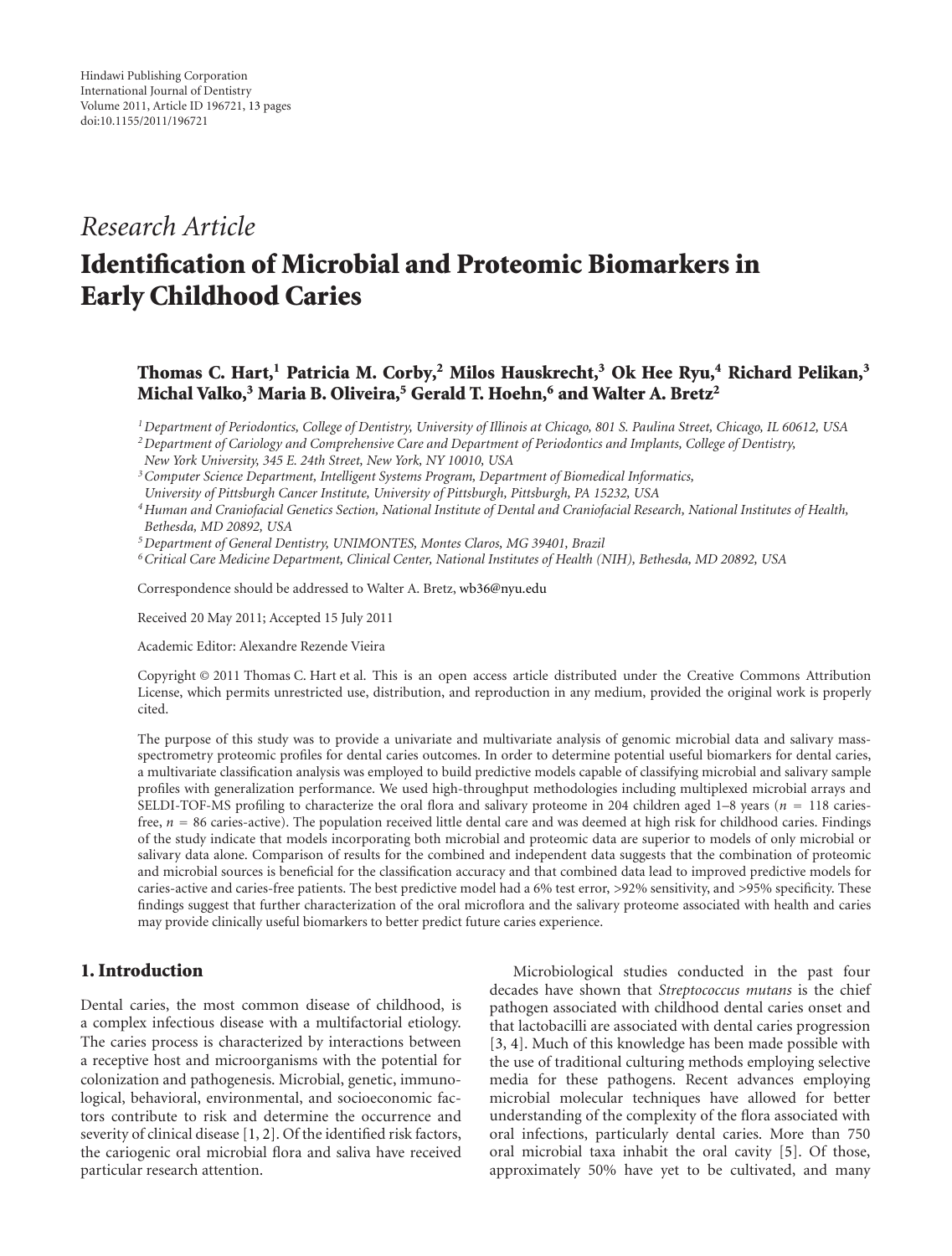phyla are yet to be characterized and taxonomically classified. Studies incorporating newer molecular genetic methodologies indicate that a greater diversity of oral microbes are associated with the pathological transition from oral health to caries [6–8].

Various salivary constituents, salivary flow rate, and salivary buffering capacity have been correlated with caries risk [9–11]. Saliva is a complex fluid that exercises multiple functions in the oral cavity [12]. Salivary components can play a role in susceptibility and demineralization of the enamel as well as enamel remineralization and resistance to dental caries [11]. While the biological function of most salivary proteins and peptides are not well characterized, many salivary proteins are believed to function in the protection of oral tissues [13, 14]. An array of molecules include mucins, histatins, proline-rich peptides, defensins, lactoferrin, and peroxidases regulate the oral microbial flora by exerting direct antimicrobial effects [10, 13]. In addition, it is likely that there are many as yet to be characterized proteins present in saliva that may be pivotal for protection of oral tissues against microbial, viral, or fungal infections [14]. Whereas most of the functions of saliva have been elucidated through classical biochemical approaches, current proteomic techniques, including high-throughput analysis of the salivary proteome, make it possible to characterize a comprehensive catalogue of all salivary proteins and, possibly, their translational impact on the dynamics of dental caries onset and development [15–17].

Schipper et al. [13] demonstrated that surface-enhanced laser desorption/ionization time-of-flight-mass spectrometry (SELDI-TOF-MS) provides a simple and highthroughput method to rapidly identify a large number of differently expressed proteins and peptides in saliva. Although interest in evaluating saliva as a diagnostic fluid for monitoring health is receiving increasing attention [16– 20], to date, there have been no robust dental caries studies employing salivary proteome analysis and microbial genomic analysis concomitantly.

To date, the diagnostic utility of assays for individual salivary components or for assays of individual microbes have been of limited clinical utility in assessing risk for childhood caries. Although a chronic disease, the most consistent predictor of caries risk in children remains past caries experience [1]. More effective preventive approaches in dental care require improved methods for the early identification of children at risk for caries. Dental caries may occur secondary to ecologically driven imbalances of oral microbial biofilms. It is conceivable that changes in the salivary proteome may parallel alterations in the microbial flora in caries progression. The purpose of this study is to provide a computational validation framework that permits us to assess the significance of genomic microbial data and salivary mass-spectrometry proteomic profiles for dental caries outcomes. In order to determine potential useful biomarkers for dental caries, a multivariate classification analysis was employed to build predictive models capable of classifying microbial and salivary sample profiles with generalization performance. The study was performed in a high-risk population of young children from an area without

fluoridated water, who received minimal professional dental care, representing a natural occurrence of early-onset caries in humans.

#### 2. Methods

*2.1. Demographic Characteristics of Subject Population.* The study population consisted of a cohort of children of low socioeconomic urban families who resided in the city of Montes Claros, State of Minas Gerais, Brazil. City water supplies had less-than-optimal fluoride levels of 0.2 ppm, and the population evaluated for the most part (*>*96%) had not received routine professional dental care [7]. Parents of the children signed consent forms, and four human subjects' institutional review boards approved the study protocol. A total of 204 children, aged 1–8 years old, comprised the study population. Children provided saliva and dental plaque biofilm samples and were subsequently examined for dental caries.

*2.2. Dental Caries Examination.* Two examiners conducted dental caries examinations according to National Institute of Dental and Craniofacial Research criteria [21] modified to distinguish caries lesions with a chalky whitish/yellowish opaque appearance, without clinically detectable loss of substance (white spot lesions), from cavitated carious lesions. Interproximal surface caries were assessed using digital imaging fiber-optic transillumination (DIFOTI, Irvington, NY, USA).

*2.3. Dental Plaque Biofilm Sampling.* Supragingival plaque samples were collected in the morning. Caries-free children had pooled plaque samples collected from three healthy surfaces that may have included anterior and posterior teeth. Caries-active children had plaque samples collected separately from a surface of intact enamel (site 1) and three types of caries lesion: surface of white spot lesions (site 2), surface of initial enamel lesions (site 3), and excavated plaque from deep dentinal lesions (site 4). All caries active subjects provided three to four sites of plaque collected separately from different teeth according to the severity of disease. For intact enamel and white spot lesions, plaque was collected by swiping the tooth surface with a Stimudent (Johnson & Johnson, New York, NY, USA), whereas plaque from cavitated lesions was collected by means of a small Gracey curette (1-2; Hu-Friedy, Chicago, Ill, USA). A total of 448 plaque samples (118 collected from caries-free children and 330 from caries-active children) were used for analysis.

*2.4. Microbial Genomic Analysis.* Isolation of bacterial DNA from samples was performed by employing standard procedures previously described [7]. The reverse-capture checkerboard hybridization assay was used to detect relative levels (abundance) of 82 oral bacterial species or groups. Briefly, reverse-capture DNA probes (complementary oligonucleotide DNAs of known sequence) are used to target polynucleotides of unknown sequence (16S rRNA) bacterial genes in the biological sample solution. Probes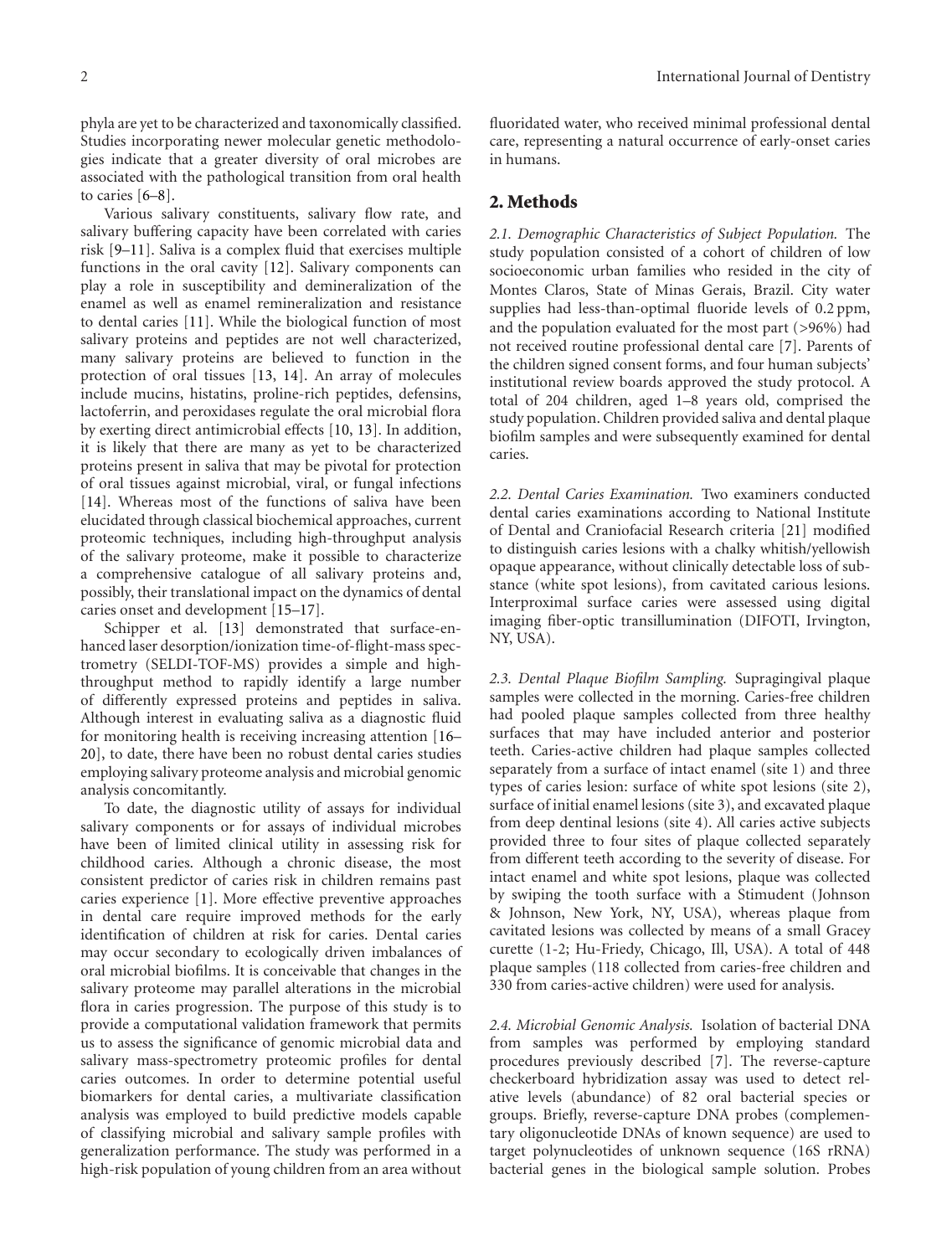

Figure 1: Expression levels for bacterial species measured by multiplexed array technology. The left panel displays bacteria abundance levels for all caries-free patients, while the right panel displays bacteria abundance levels for caries-active patients. Each column of the panel represents the measured bacterial abundance levels of a single patient. Each row is marked on the right with its corresponding bacterial species or group. The color bar to the left indicates the level of abundance. Brighter colors indicate higher abundance level of the particular bacteria measured. Indicators of caries exhibit differential expression in the caries-active versus caries-free group. Note that the top 10 rows do not show much expression in the caries-free group yet are noticeably expressed in the caries-active group.

were placed on a nylon membrane in separate horizontal lanes using a Mini Slot apparatus. 16S rRNA genes from plaque samples were PCR-amplified using a specific labeled primer. Hybridizations were performed in vertical channels in a Miniblotter apparatus with labeled amplicons (target 16S rRNA genes) for up to 45 samples. A total of 1,350 hybridizations were performed simultaneously using a single membrane. Standard chemifluorescence detection was performed using the Storm Imaging System (Amersham, Piscataway, NJ, USA). For each spot on the membranes, signal levels were extracted from their background by applying spot edge detection methodology [7]. This method locates the average intensity around the spot's outline and then applies this as the background for the spot. The background was, therefore, calculated independently for each spot, and signal levels (normalized to mean counts) were calculated independently for each spot (ImageQuant software; Amersham, Piscataway, NJ, USA). Low-quality spots were also filtered for quality control, and background

noise was eliminated from the analysis. Universal probes were placed on two lanes on each membrane to serve as standards, and signal levels were converted to mean counts by comparison with standards on the membrane. Signal levels were then adjusted for abundance by comparing them to the universal control probes. This approach allowed for computing the abundance of the target species individually by adjusting the DNA concentration in each sample.

*2.5. Saliva Sampling.* Paraffin-stimulated whole saliva samples were collected between 9 and 12 a.m. from children who had refrained from eating and drinking for 2 h. The saliva collection was performed with the children seated, head tilted slightly forward, and eyes opened for a period of 2 minutes. Samples were collected on ice, and they were immediately centrifuged at 13000 rpm for 5 minutes to remove insoluble material, and all procedures were performed at 4◦C. The supernatant was removed and placed in eppendorf tubes that were stored at −80◦C.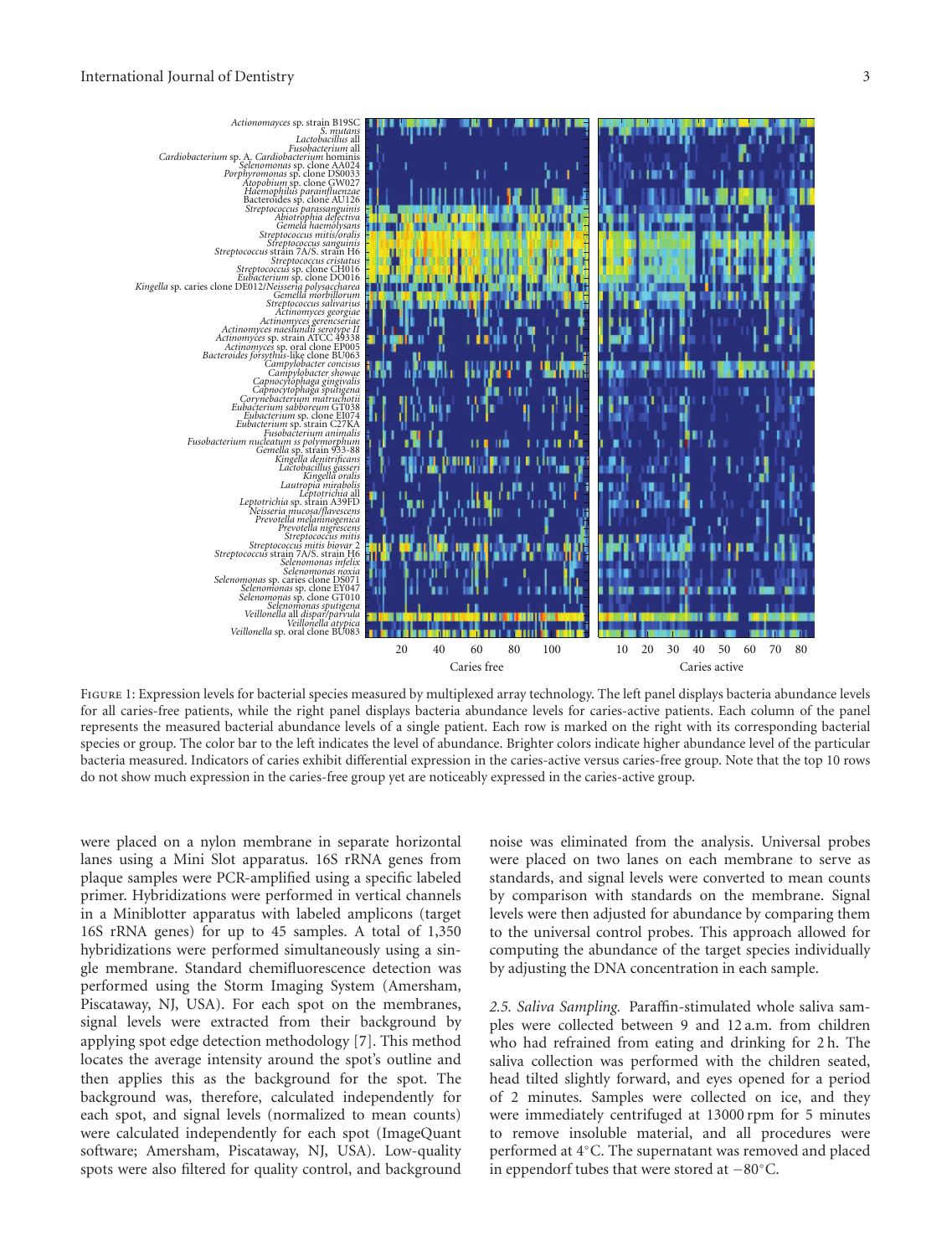

Figure 2: Importance of bacteria probes according to their individual discriminative power. Species of bacterial species or group are indicated along the *y*-axis. Shaded bars indicate the importance of the species as measured by the Wilcoxon rank-sum score (the score is calculated as − log *P*, where *P* is the *P* value of the test). A larger importance indicates a larger propensity for the levels of that bacterial specie or group to be differentially expressed in the caries-free versus the caries-active group. *S. parasanguinis* appears to be the most differentially expressed bacterial marker of caries, followed by *Abiotrophia defectiva.*

*2.6. MS Proteomic Analysis of Saliva Samples.* Cy dyes were purchased from Amersham Pharmacia Biotech (Picataway, NJ, USA). Thawed saliva samples were processed at 4◦C. Two types of chips with different surface affinity were used in the protocols. CM10 and Q10 anion exchange ProteinChip (Ciphergen Biosystems Inc., Fremont, Calif, USA) surfaces were equilibrated with  $150 \mu L$  of binding buffer (100 mM) Tris-Hcl, pH 9.0). Individual saliva samples were mixed with denaturing buffer (9 M urea and 2% CHAPS), at a ratio of 2:3. Each of the denatured samples  $(10 \mu L)$  of each) was applied in duplicate with  $90 \mu L$  of binding buffer to the pre-equilibrated chips. ProteinChip arrays were incubated

for 60 min at room temperature with vigorous shaking, washed twice with binding buffer for 5 min each, followed by two washes with distilled water. Arrays were dried at room temperature for 15 min followed by two additions (1 *µ*L each) of a 50% solution of sinapinic acid (Sigma) prepared in 50% acetonitrile and 0.5% trifluoroacetic acid (TFA). Sample handling, including deposition of matrix, was performed on a Biomek 2000 automated work station (Beckman-Coulter, Thousand Oaks, Calif, USA) using two 96-well Bioprocessors (Ciphergen). Samples were analysed using SELDI-TOF-MS (Protein Biology System II, Ciphergen Biosystems). Each chip was shot twice with different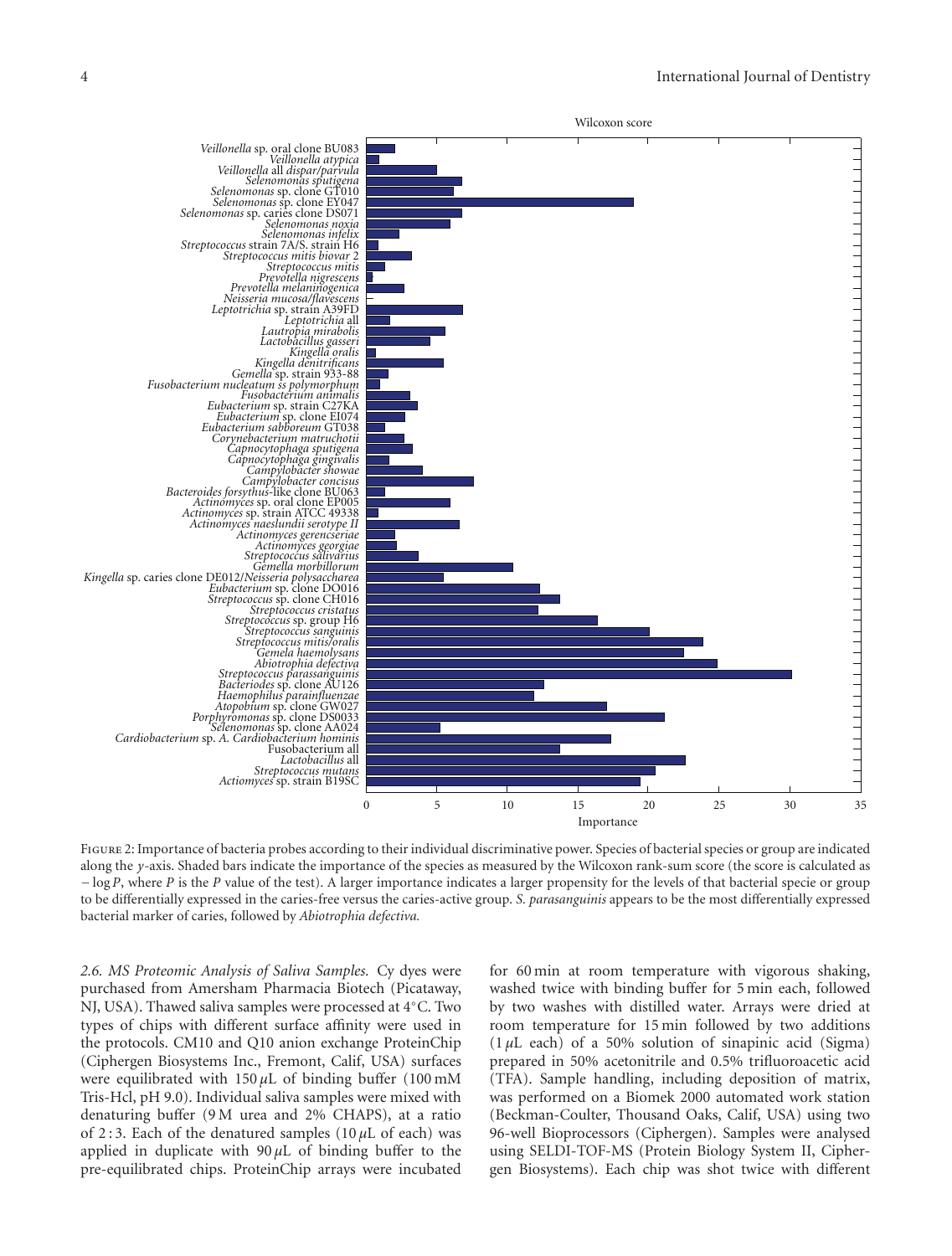

Figure 3: Receiver operating characteristic (ROC) curves for three classification methods built for the microbial data. ROC curves reflect the tradeoffs in between sensitivity and specificity for cariesactive detection. A higher curve generally indicates a better method. The AUC (area under the curve) statistic summarizes the tradeoffs across varied sensitivity/specificity range. The random forest model appears to be the best classification model for microbial data.

(low and high) laser intensity. All spectra consisted of 130 averaged laser shots and were externally calibrated using All-in-One Protein Standard II (Ciphergen Biosystems), containing seven calibrants between 7 and 147 kDa. Spectral data were processed similarly using Ciphergen Express 3.1 data management software. The whole saliva proteome data consisted of 2 groups: caries-active children (*n* = 86) and caries-free children  $(n = 118)$ . Equivalent numbers of children in each group were the same for chip type and laser intensity.

*2.7. MS Data Preprocessing.* The MS profile preprocessing and interpretive analysis was performed using proteomic data analysis package (PDAP) developed at the University of Pittsburgh [22] and implemented in MATLAB (MathWorks Inc.) PDAP supports all steps of SELDI-TOF-MS data analysis including profile preprocessing, peak selection, univariate and multivariate feature selection methods, classification, evaluation, and validation methods. We applied five preprocessing steps implemented in the PDAP: (1) variance stabilization, (2) baseline correction, (3) intensity normalization, (4) smoothing, and (5) profile alignment steps [22]. Briefly, we applied the following PDAP preprocessing choices: cuberoot variance stabilization, PDAP's baseline subtraction routine based on the local moving window of width 200 time-points, total ion current normalization restricted to the range of 1500–16500 Daltons, Gaussian-kernel smoothing, and the peak-based dynamic programming alignment. None

of the profiles used in the study exhibited total ion current (TIC) value that differed by more than two standard deviations from the mean TIC, which is our current qualityassurance/quality-control threshold for sample exclusion. Following preprocessing, replicate spectra for each patient were averaged to create a single mean profile per patient.

*2.8. MS Peak Selection.* The majority of proteomic data analyses in the literature restrict their attention only to information represented in the peaks of the signal. To perform peak selection, we applied a two-stage procedure implemented in PDAP [22]. The procedure first identifies all peak positions; afterwards, it assigns intensities to such positions in each profile. The *peak identification stage* works with the mean profile obtained by averaging all profiles in the training data. The approach is robust enough even if a specific peak is not recorded in all profiles, whilst it tends to average out random signal fluctuations. The peak detection procedure relies on a local max window approach in which the position is considered to be a peak only if it is maximal with respect to signals in its close local neighborhood. To *assign intensity value to every peak* in a profile, we use the average of readings in a local neighborhood of the peak location. Such a method reduces the chance of a noisy reading at a single *m/z* position. Through these techniques, we reduce every child's spectrum to a list of peak positions and their intensities. Peaks within the range of 1,500 and 40,000 Da are considered. This lets us concentrate on a less noisy, more meaningful portion of the mass spectrum.

*2.9. Statistical Analysis of Data.* The microbial and proteomics data were analyzed using both univariate and multivariate statistical methods implemented in the proteomic data analysis package (PDAP) [22]. The classification approach was used to determine if differences in bacterial levels were present between caries-free and caries-active subjects or in search of diagnostic markers for early detection of caries disease in saliva. The analyses were first performed separately for each data type. After that proteomic and genomic data were analyzed in combination.

*2.10. Univariate Analysis.* The objective of the univariate analysis is to identify features (microbial species or MS peaks) that can discriminate between case and control (caries-active and caries-free) profiles. A number of univariate scores that allowed comparing relatively each of the potential biomarkers exist. Those include correlation, Fisher, *t*-statistics, or chi-square score as well as scores derived from *P* values of statistical tests. We use a score based on the Wilcoxon rank-sum test in our analysis.

*2.11. Multivariate Analysis.* The objective of multivariate analysis is to build a predictive model  $f : \mathbf{X} \rightarrow Y$  that can, with a high accuracy, assign correct class labels Y (case or control) to patients' measurements (**X**). In contrast to the univariate analysis all profiles features and their combinations are considered. We adopt a machine-learning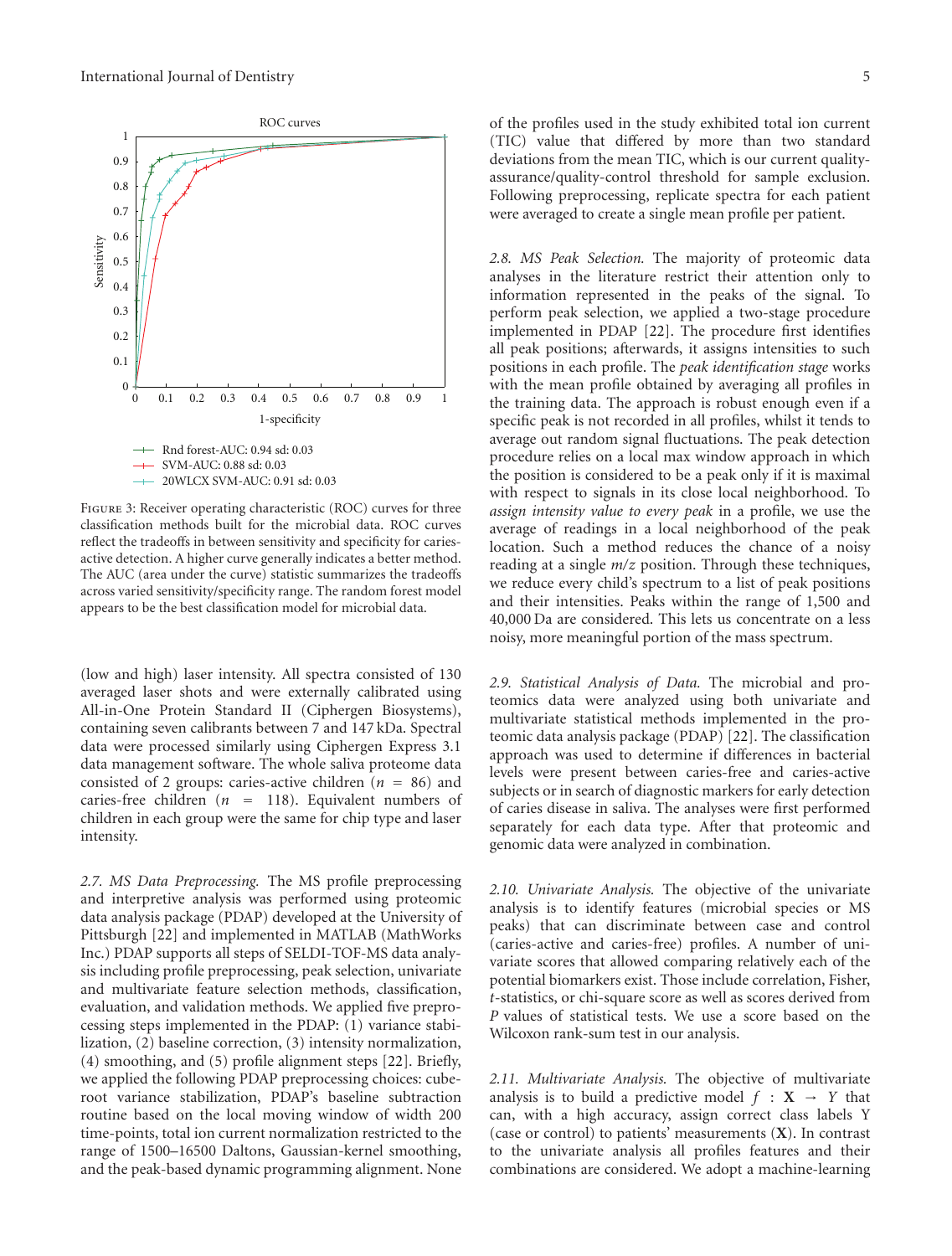

Figure 4: Relative importance of bacterial DNA probes for classifying caries-active and caries-free samples using the random forest model. The 25 most significant DNA probes are listed, and the shaded bars display their importance. The five most important probes are *Actinomyces* strain B19SC, *S. mutans*, *Streptococcus parasanguinis*, *Selenomonas* sp. Clone EY047, and *Abiotrophia defectiva*.

approach in which a model is learned and evaluated from the data in the study.

The quality of each classification model is verified by using random resampling validation schemes [23, 24]. Briefly, the goal is to evaluate the generalization performance of the prediction model, that is, its performance on samples we expect to see in the future. Since these are not available, we split the data available to us into the training and test set. The model is always learned on the training set and tested on the test set. The split of 70 : 30 is used to divide the data into training and testing sets. Once the model is developed on the learning set, it is never modified again. To reduce the chance of a possible bias due to a lucky or unlucky split, the random subsampling, an approach with 40 different splits [23] is applied to evaluate the predictive performance of the model. The average statistics reported include test errors, sensitivity, and specificity of the model.

A number of different classification models and algorithms suitable for the learning task exist. In this work, we report the results of two classification models: the linear support vector machine (SVM) [25–28]. All these methods are quite robust when applied to high-dimensional data. In addition, we test the proteomic data also on the SVM model with apriori feature selection via feature filtering based on the *P* value of the Wilcoxon rank-sum test.

#### 3. Results

*3.1. Study Population.* A total of 204 children with an average age of 3.83  $\pm$  2.55 years received an oral examination and were sampled for microbial plaque and saliva. Parents/guardians reported that most of the children had never been seen by a dentist (*>*96%), and those that had seen a dentist were seen for emergency care only. Based on clinical examination, 118 children (60 females, 58 females, mean age  $2.3 \pm 0.2$  years) were determined to be caries-free (caries-free group) with a surface-based caries prevalence rate (SBCPR) = 0), and 86 children (40 females, 46 males, mean age  $6.02 \pm 0.2$  years) were determined to have caries (caries-active group); none of the group had existing restorations (with a mean SBCPR =  $17.23\% \pm 10.70\%$ ).

*3.2. Analysis of Microbial Data.* Figure 1 shows the expression levels (abundance) of bacterial species or groups for caries-free and caries-active samples. We see that increased abundance levels of bacterial species or groups on the left and the suppression of abundance levels of bacterial species or groups on the right indicates the occurrence of disease (dental caries). Intuitively, these correspond to communities of beneficial and detrimental bacteria. Notably, species such as *S. mutans* and lactobacilli that are often associated with dental caries are less abundant in caries-free children relative to caries-active children, whereas a number of beneficial species or of species that are not associated with dental caries such as *Streptococcus mitis/oralis*, *Streptococcus sanguinis*, and *Streptococcus cristatus* are more abundant in caries-free children relative to caries-active children.

Figure 2 illustrates the distribution of the univariate scores based on the Wilcoxon rank-sum test for the bacterial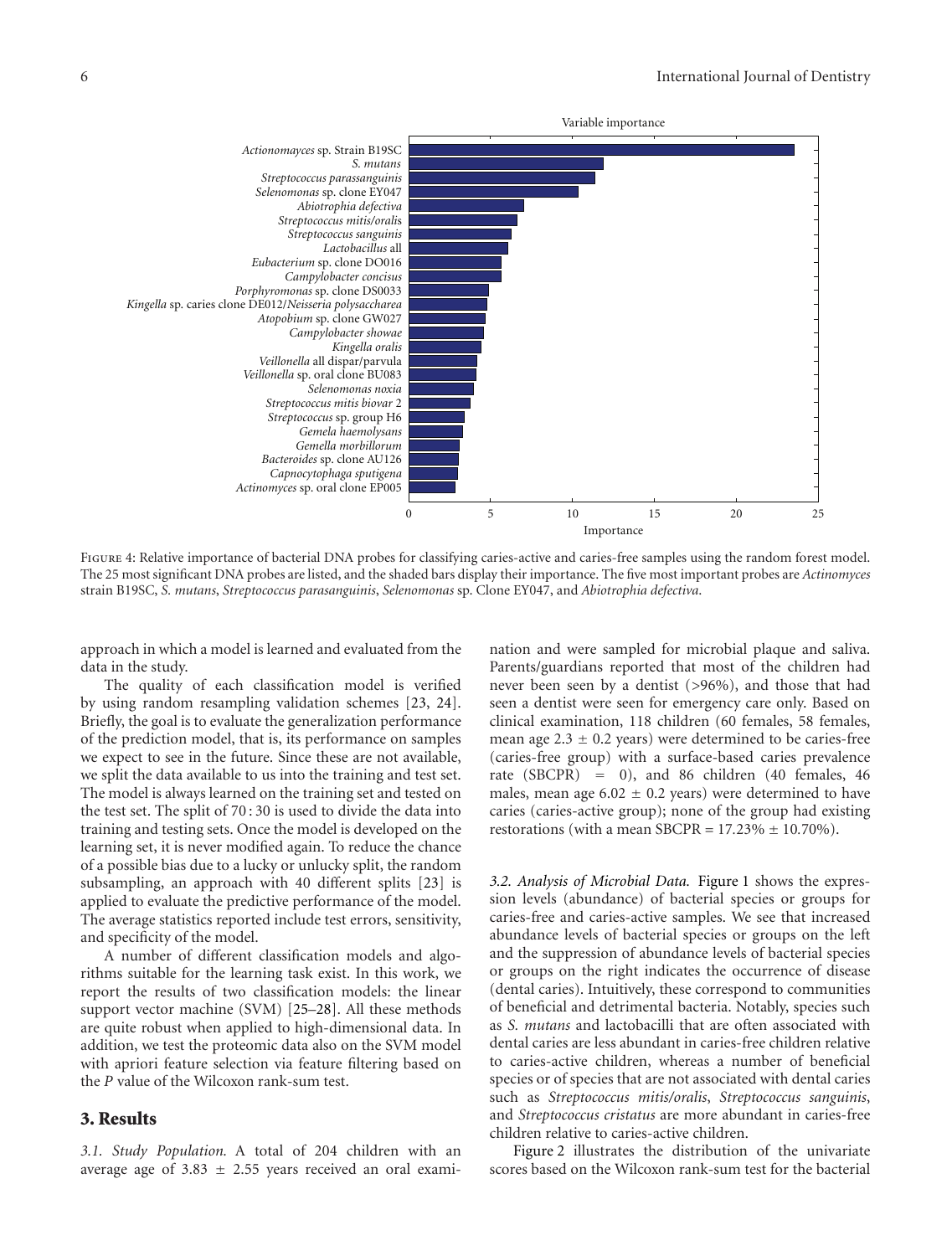Table 1: Performance statistics of three (multivariate) classification models built for the microbial data. The models were optimized for the average misclassification error (zero-one loss). The statistics include averages and standard deviations of test errors, sensitivities, and specificities of respective classifiers. The averages and standard deviations were calculated across 40 different train/test obtained using the random subsampling approach.

| Classifier  | Test error           | Sensitivity          | Specificity          |
|-------------|----------------------|----------------------|----------------------|
| "SVM"       | $15.65\% + 3.87\%$   | $81.98\% \pm 6.65\%$ | $86.24\% + 5.12\%$   |
| SVM 20 WLCX | $11.77\% + 23.674\%$ | $86.05\% + 7.36\%$   | $90.11\% + 4.59\%$   |
| R F''       | $8.31\% + 3.15\%$    | $87.51\% + 6.51\%$   | $94.91\% \pm 3.23\%$ |

SVM: linear support vector machine. SVM on the top 20 Wilcoxon peaks.

Random forest.

array probes in the study. The top 10 bacterial species or groups according to the score which that have been definitely and/or that could be possibly implicated in caries onset and progression included *S. parasanguinis, A. defectiva, S. mitis/oralis, G. haemolysans, S. mutans*, lactobacilli, *Actinomyces* sp. strain B19SC, Selemonas sp. clone EY047, *Atobopium* sp. clone GW027, and *Porphyromonas* sp. clone DS033.

*3.3. Multivariate Classification Analysis.* Multivariate analysis exploring the predictive performance of three multivariate classification models shows that the test error classification performance varied between 8.4%–15.65%, sensitivity between 82% and 87.5% and specificity between 86.24% and 94.91% (Table 1). These results were obtained by optimizing the misclassification error. In addition to the classification analysis in Table 1, we have also varied the costs of misclassifications to obtain the ROC of the methods and their area under the receiver-operator-characteristic (ROC) (area under the ROC curve = AUC) statistic (Figure 3). Out of the three models tested the random forest classifier achieved the best performance.

Figure 4 shows the importance of species for the performance of the random forest classifier using the relative importance measure offered by the method. The top 25 species and their scores are shown. Unlike univariate scores (see Figure 2), the multivariate scores assess the importance of the feature in context of other features in the panel. The differences among scores can be explained by correlations that exist among species and their "substitutability". In such a case, the relative importance of two highly correlated biomarkers in the multivariate panel may be decreased. Although there is some overlap, bacteria that were important in classifying caries-active (such as *Actinomyces* strain B19SC, *S. mutans*, and Lactobacilli all) and caries-free groups (such as *S*. *parasanguinis*, *Abiotrophia defective*, and *S. mitis/oralis*) using the random forest model are different than those identified with the Wilcoxon rank-sum score (Figure 2), suggesting that there may be critical changes in the caries and health associated biofilm microflora, and quantitative changes (expressed as abundance) in specific bacteria may serve as biomarkers.

*3.4. Analysis of Proteomic Data.* As a first step of the analysis, we have studied MS profiles using univariate statistical methods. Briefly, each profile species was judged by its



Figure 5: Statgram for the Wilcoxon rank-sum score measuring the expression differences between proteomic profiles for cariesactive and caries-free groups. (a): the Wilcoxon rank-sum score is plotted for each feature in the proteomic profile. Higher score values indicate a larger differential expression between caries-active and caries-free profiles. (b): a plot of the mean proteomic profile for the caries-active group. (c): a plot of the mean proteomic profile for the caries-free group. Two peaks in the mean profiles are marked with arrows. The difference in peak height at the arrows suggests differential expression and is confirmed by a higher value in the Wilcoxon score for those peaks.

ability to discriminate caries-active and caries-free samples. Similarly to the microbial data, a nonparametric Wilcoxon rank-sum test was applied. Figure 5 illustrates this on a statgram for the Wilcoxon rank-sum test after it was applied to the MS profiles for CM-10 chips. The view is restricted to the range of 11,000–16,000 Daltons. Mean profiles for case and control groups are also observed. The Wilcoxon rank-sum score is greatest for features, which exhibit a large difference between intensities of the mean group profiles. Figure 6 shows the score for the top 25 Wilcoxon peaks.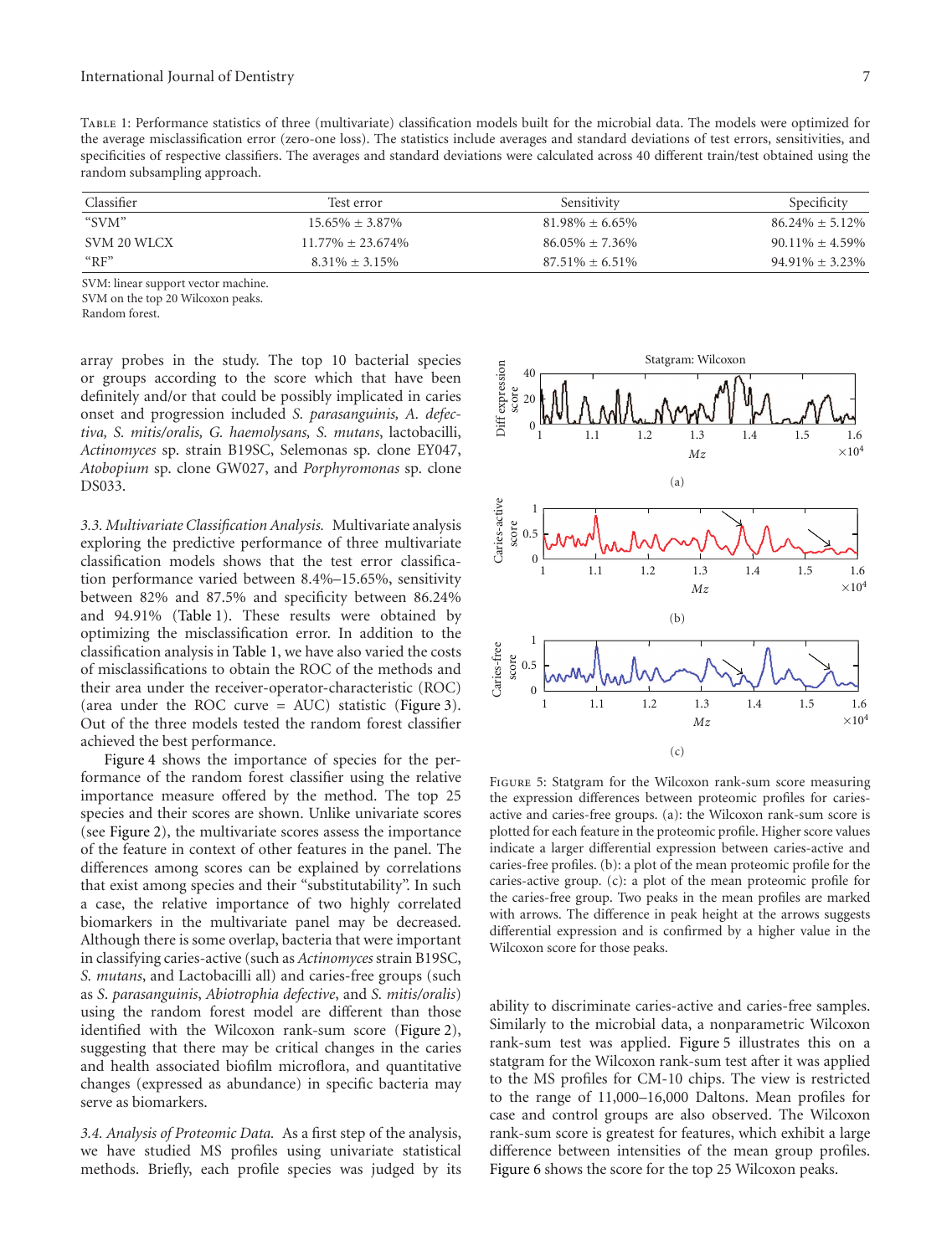

Figure 6: Importance of proteomic profile peaks according to their individual discriminative power. Mass-to-charge (*m/z*) positions of discriminative peaks are indicated along the *y*-axis. Shaded bars indicate the importance of the peak as measured by the Wilcoxon rank-sum score. A larger importance indicates a larger propensity for that particular profile peak to be differentially expressed in the caries-free versus the caries-active group. The most differentially expressed profile peak appears at 10214 Daltons, followed by the peak at 9156 Daltons.

*3.5. Multivariate Classification Analysis.* Table 2 displays the performance statistics obtained by three predictive models: SVM, SVM on the top 100 Wilcoxon peaks, random forest; on four different datasets obtained for two different chips: CM-10 and Q-10, each shot with two laser intensities: high and low. The results represent average test error, sensitivity, and specificity. Test errors are in the range of 22.73% to 35.68%, which is much better than the expected error under a fully random classifier, 45.6%. Sensitivity ranges from 54.24% to 75.82%, while specificity ranges from 69.80% to 83.20%.

Out of the four types of spectra analyzed the two that seem to perform best are spectra obtained for low laser intensity settings. We suspect this is caused by an increased chance of fragmentation of species for highintensity settings. Figure 7 shows the results of the full ROC analysis for one of the low-intensity datasets, CM-10 low. The random forest model appears to be the most effective classification method.

The results of classification analyses reveal that it is definitely possible to observe a discriminative pattern in the proteomic spectra. However, the signal appears weaker than the signal found in the microbial data. This can be explained by the fact that SELDI-TOF-MS detects more reliably and reproducibly protein species that are more abundant in the saliva specimen. It is quite possible that some highly discriminative proteins for caries-active and cariesfree groups occur in saliva at lower concentrations, and thus are not detected due to the inherent limits of the SELDI-TOF-MS profiling technology.

Figure 8 shows the relative importance of peaks for the classification accuracy of the random forest model for the CM-10 low dataset. Only the top 25 peaks are shown. Features with high importance are interpreted as

being very relevant for the classification task and that they cooperate well with other features in the panels. Once again, note the differences in between peak species in Figures 8 and 6: Wilcoxon rank-sum score evaluates every peak independently, while multivariate methods such as random forest aim to evaluate each peak feature in combination with other peak features.

*3.6. Analysis of Combined Microbial and Proteomic Data.* Lastly, in order to determine whether or not the microbial and proteomic data contained collaborative information, we matched the patients and appended the microbial features to the list of peak features in the proteomic CM-10 low data.

*3.7. Multivariate Classification Analysis.* Table 3 shows the classification statistics obtained by three classification models: SVM, SVM on the top 100 Wilcoxon features, and random forest. After merging the two datasets, test errors results range from 6.00% to 16.05%, sensitivity from 76.52% to 92.68%, and specificity from 91.14% to 95.20%. Particularly good are results for the SVM model restricted to the top 100 Wilcoxon features that yields 6% average test error.

The comparison of results for the combined and independent data suggests that the combination of MS proteomic and microbial sources is beneficial for the classification accuracy and that combined data lead to improved predictive models for caries-active and caries-free patients. In particular, the linear SVM classifier errors fell from 16% on the microbial data and 26% on the MS proteomic data to approximately 9% on the combined data. Similarly, a feature restricted linear SVM (with Wilcoxon feature filtering) improved from 11% on the microbial data and 26% on the proteomic data to 6% error on the combined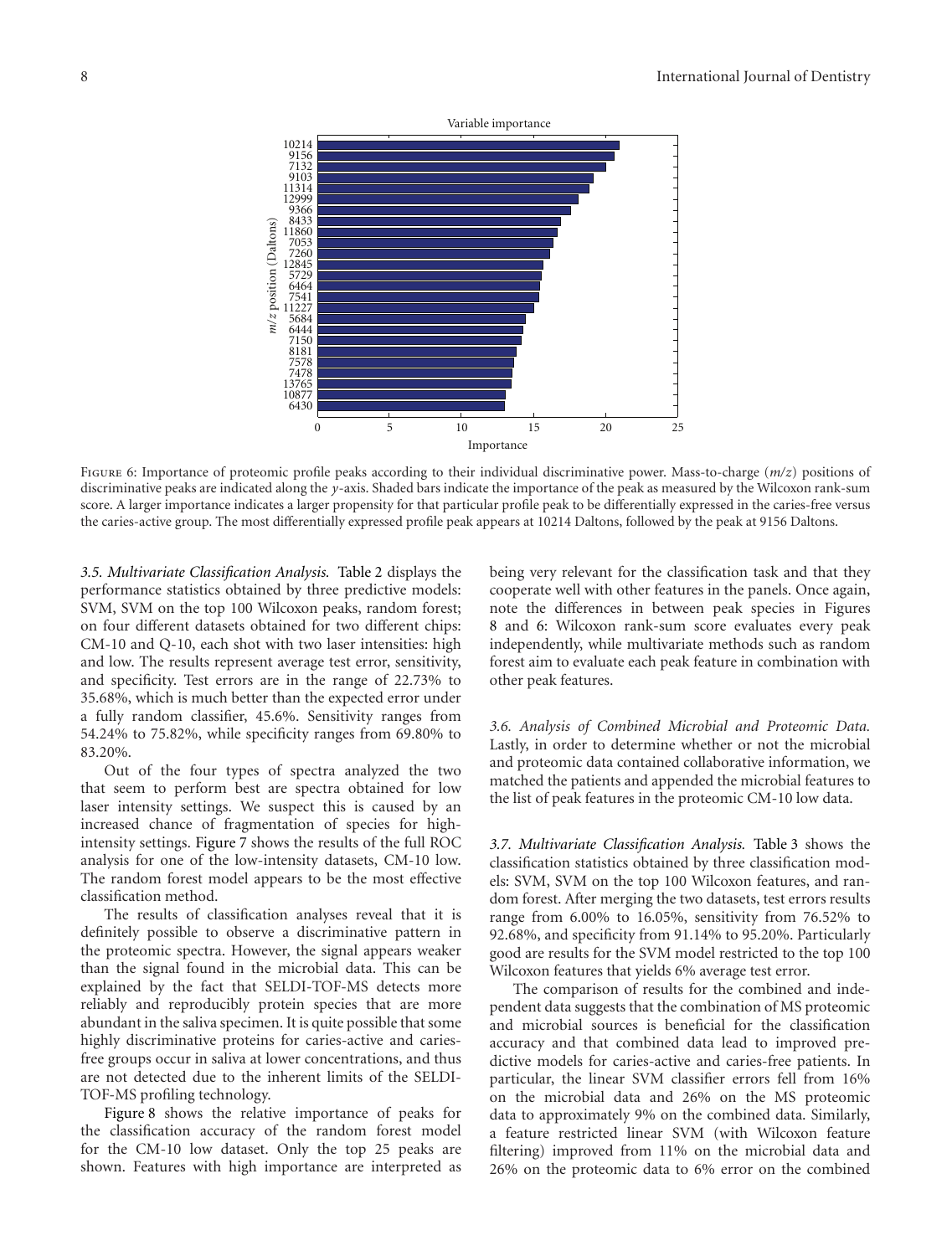Table 2: Performance statistics of three classification models tested on the MS proteomics data. The models were optimized for the average misclassification error (zero-one loss). Four different MS datasets generated for combinations of two affinity chips (CM-10 and Q-10) and two intensity instrument settings (high and low) were analyzed. The statistics include averages and standard deviations of test errors, sensitivities, and specificities of respective classifiers. The averages and standard deviations were calculated across 40 different train/test obtained through the random subsampling approach.

| Test error           | Sensitivity           | Specificity           |
|----------------------|-----------------------|-----------------------|
| $31.82\% \pm 5.35\%$ | $66.10\% \pm 7.49\%$  | $69.80\% \pm 9.44\%$  |
| $35.68\% \pm 5.58\%$ | $57.72\% \pm 21.56\%$ | $70.93\% \pm 18.72\%$ |
| $32.95\% \pm 5.74\%$ | $54.24\% \pm 12.29\%$ | $79.17\% \pm 10.84\%$ |
| Test error           | Sensitivity           | Specificity           |
| $28.23\% \pm 5.82\%$ | $69.83\% \pm 8.19\%$  | $73.81\% \pm 9.62\%$  |
| $26.68\% \pm 5.78\%$ | $73.64\% \pm 11.66\%$ | $73.55\% \pm 10.66\%$ |
| $25.64\% \pm 5.76\%$ | $65.29\% \pm 9.55\%$  | $83.20\% \pm 9.54\%$  |
| Test error           | Sensitivity           | Specificity           |
| $25.91\% \pm 4.88\%$ | $73.31\% \pm 6.87\%$  | $75.05\% \pm 8.14\%$  |
| $25.91\% \pm 4.88\%$ | $73.31\% \pm 6.87\%$  | $75.05\% \pm 8.14\%$  |
| $32.00\% \pm 4.47\%$ | $57.41\% \pm 11.21\%$ | $78.31\% \pm 9.70\%$  |
| Test error           | Sensitivity           | Specificity           |
| $22.73\% \pm 3.93\%$ | $75.82\% \pm 9.62\%$  | $78.88\% \pm 6.94\%$  |
| $26.14\% \pm 4.85\%$ | $71.91\% \pm 13.00\%$ | $75.45\% \pm 9.07\%$  |
| $25.50\% \pm 5.64\%$ | $69.39\% \pm 11.23\%$ | $79.99\% \pm 9.34\%$  |
|                      |                       |                       |

SVM: linear support vector machine.

SVM on the top 100 Wilcoxon peaks.

Random forest.

data. The only classifier that did not yield an improvement on the combined data was random forest. The method achieved 9% test errors on the microbial data and 32% on the MS proteomic data, while the combination resulted in 16% test errors. We conjecture the drop (from low test errors on microbial data to higher errors on proteomic and combined data) is the effect of higher-dimensional data on the classification accuracy of the random forest model: the microbial dataset includes 60 features while the MS proteomic dataset includes about 2000 peaks. In contrast to this, the performance of the SVM classifier appears more robust in the presence of high dimensional data. To verify this conjecture we run the random forest classifier on the top 100 Wilcoxon features and obtained average test error of 8.68%, at 87.78% sensitivity and 94.45% specificity, which appears to support our conjecture.

Results of similar nature to Table 3 are obtained if we perform full ROC analysis of the three methods (Figure 9) and calculate the area under the ROC curve (AUC) statistic. The area under the curve suggests that the combined data improve the ability of the SVM model to classify correctly case and control samples under varied preferences on different types of misclassification errors.

### 4. Discussion

The current study was performed in a cohort of young children likely to represent a natural history of dental caries development in an at-risk population. While previous epidemiologic and laboratory studies indicate that oral microbes and components of the salivary proteome are risk factors for development of caries [1–4, 9, 10], the use of high-throughput methodologies to characterize the bacterial biofilm and the salivary proteome permit further largescale clinical sampling and testing to validate earlier studies. However, the oral flora and the salivary proteome are both complex and neither is static. This study represents an application of a statistical machine learning principle to predictive model construction. We used relatively high-throughput methodologies to characterize the oral flora and the salivary proteome, multiplexed microbial arrays, and SELDI-TOF-MS profiling. Using this approach, we have demonstrated experimentally that the data obtained by these two technologies carry information useful for discriminating cariesactive and caries-free patients with high accuracy. Our results show that microbial data are more powerful for classification purposes than MS proteomic data, if the two data sources are analyzed independently. However, the two data sources also appear to carry nonoverlapping information that leads, when they are combined, to improved classification performance and improved discrimination of caries-free and caries-active patients. Analysis of combined datasets resulted in reduced test error and improved sensitivity and specificity (Table 3, Figure 9), indicating that data from these different sources may ultimately permit identification of more clinically useful biomarkers for disease.

The advent of molecular genetic methodologies to characterize the oral flora in health and disease is revealing the complexity of oral biofilms [29]. Use of 16S DNA profiling is employed to establish the flora associated with different sites in the oral cavity and indicating that the flora of specific niches differs between health and disease. Recent studies characterizing the dental flora in caries-free and caries-afflicted individuals suggests that the microbial flora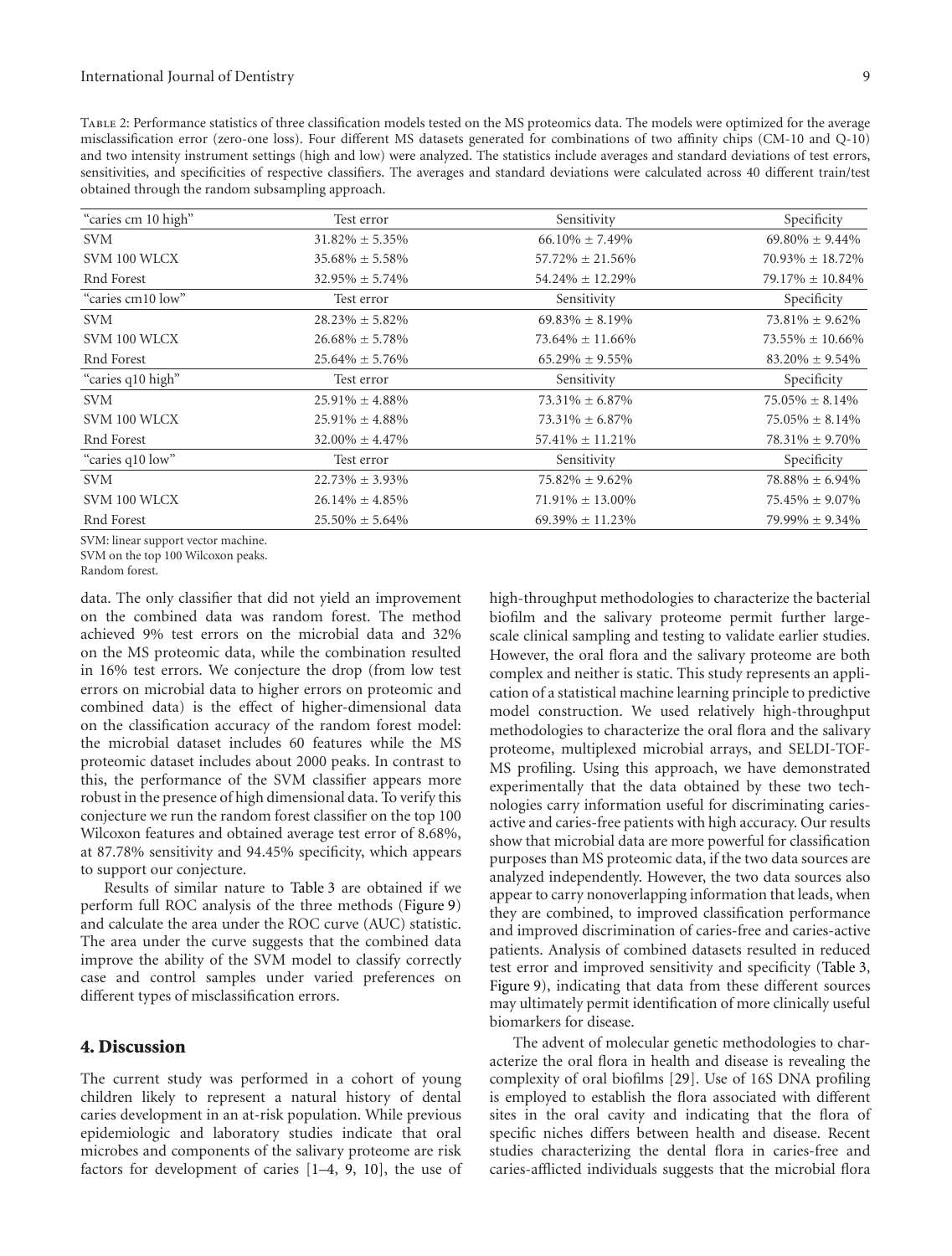Table 3: Performance statistics of three classification models tested on the combined microbial and MS proteomics data. The models were optimized for the average misclassification error (zero-one loss). For this experiment, only spectra for CM-10 low dataset were used and combined with the microbial data. The statistics include averages and standard deviations of test errors, sensitivities, and specificities of respective classifiers. The averages and standard deviations were calculated across 40 different train/test obtained through the random subsampling approach.

| Classifier   | Test error         | Sensitivity          | Specificity          |
|--------------|--------------------|----------------------|----------------------|
| "SVM"        | $8.91\% + 3.42\%$  | $89.61\% \pm 5.76\%$ | $92.36\% \pm 4.55\%$ |
| SVM 100 WLCX | $6.00\% + 2.67\%$  | $92.68\% \pm 4.46\%$ | $95.20\% \pm 3.87\%$ |
| "RF"         | $16.05\% + 6.26\%$ | $76.52\% + 9.63\%$   | $91.14\% \pm 7.76\%$ |
|              |                    |                      |                      |

SVM: linear support vector machine. SVM on the top 20 Wilcoxon peaks. Random forest.



Figure 7: Receiver operating characteristic (ROC) curves for three classification methods built for the CM-10 low-intensity proteomic data. ROC curves reflect the tradeoffs in between sensitivity and specificity for caries-active detection. A higher curve generally indicates a better method. The AUC (area under the curve) statistic summarizes the tradeoffs across varied sensitivity/specificity range. Standard deviations (sd) of the statistic are also reported. The random forest model appears to be the most effective classification method.

associated with dental caries is more complex than originally thought and quantitative shifts in the relative amounts of multiple oral microbes can be linked to the development of dental caries [6–8]. Given the biofilm concept of oral flora associated with tooth surfaces, these findings are not unexpected. A corollary of this microbial scenario is that identification of key microbes that are not only present but also quantitatively altered in health and disease states may contribute to the development of a clinically useful set of biomarkers. The current study quantitated relative levels of 82 bacteria sampled from tooth surfaces in health and disease and developed a model to distinguish cases and controls

with sensitivity and specificity of 86% and 90%, respectively (Table 1).

Dental caries is a chronic process, which also demonstrates a bidirectional quality early in the disease process. In the current study population, of the 118 caries-free individuals, 10 individuals showed the caries-associated flora shift previously identified [7]. Our classification model predicted that the microbial profile of these individuals were similar to the caries-active group even though clinically they showed no signs of disease. In a subsequent follow-up clinical examination of the study population one year later, we found that all 10 individuals manifested clinically evident caries. These findings suggest that the change in the oral flora previously associated with clinical caries preceded the clinical appearance of disease. Results obtained for the modeling of microbial expression data in the current study, therefore, may be regarded as fairly good, given that some individuals may appear clinically as healthy, but demonstrate the flora associated with disease.

Quantitative and qualitative aspects of saliva have long been proposed as etiologic factors in dental caries [2]. Evidence that decreased salivary flow is positively associated with increased dental caries is substantial, and correlations are found with natural disease states, such a Sjogren's syndrome as well as iatrogenic induced states such as following radiation treatment that ablate salivary glands [2]. Evidence for a role for specific salivary proteins as contributory or protective in the caries process is less certain [11, 30]. Part of the difficulty may be related to the fact that the great abundance of certain salivary proteins makes it difficult to identify changes in levels of proteins that are present at much lower amounts. SELDI-TOF-MS offers a simple yet high-throughput and very sensitive proteomic approach that allows protein expression profiling of large sets of complex biological specimens [13]. Importantly, this approach permits assessment of low mass proteins (*<*10 kDa), which are difficult to effectively assay by other means. While SELDI-TOF-MS does permit evaluation of a potentially broad range of proteins, it has certain limitations, including the inability to identify specific proteins. SELDI-TOF-MS has been used to successfully detect salivary biomarkers [31, 32]. Evaluation of SELDI-TOF-MS protein peaks to distinguish cases and controls resulted in a fair model, but one that was inferior to the microbial dataset alone. We believe the model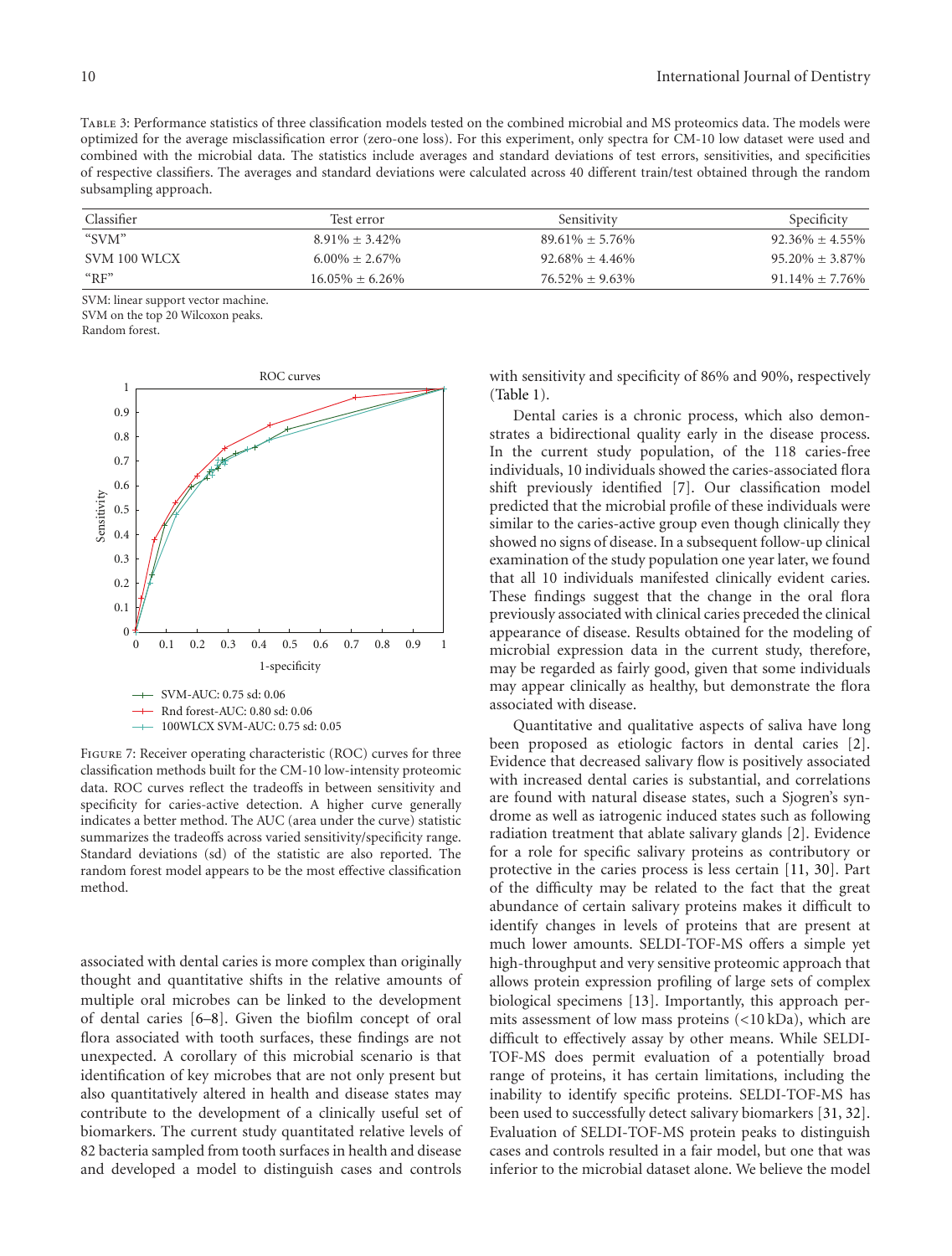

FIGURE 8: Relative importance of proteomic profile peaks for classifying caries-active and caries-free samples using the random forest model. The mass-to-charge (*m/z*) positions of 25 most important peaks are listed (*y* axis), and the shaded bars display their importance. *m/z* positions are given in Daltons. Note that the relative importance of the peak position for multivariate classifier may differ from its individual (univariate) importance (see Figure 6).

may be improved with the ability to detect and identify specific proteins including those present in smaller amounts in saliva. Efforts are currently underway to characterize the salivary proteome and should permit identification and quantification of salivary proteins in a high-throughput fashion [17, 19, 33].

A goal of the study was to determine if data from both microbial and proteomic sources could both improve the predictability and sensitivity and reduce the error compared to individual microbial or proteomic models. Our current findings suggest that this is, in fact, the case (Table 3). These findings are consistent with an etiologic role for oral microbes and salivary proteins but also suggest that some of these factors are independent of each other. These findings suggest that characterization of both the microbial and salivary proteome may provide better predictive value for identification of individuals at risk for developing childhood caries. Identification of these microbial and proteomic variables may also permit a more refined understanding of the underlying disease process and clarify significant etiologic factors important in the shift from health and disease. Such data may permit identification of individuals who have not developed clinical disease but who manifest the microbial and salivary biomarker signature that suggests that they are at risk to develop the disease. This will permit intervention in a presymptomatic state. This is particularly important to early childhood dental caries, as the disease is believed to be reversible in its early stage [34]. Further refinement of clinically useful microbial and salivary biomarkers will aid risk assessment and identification of therapeutic targets. In addition, such biomarker profiling may provide therapeutic endpoints, permitting determination of successful treatment to modify microbial and proteomic profiles correlated with dental caries susceptibility.

### 5. Conclusions

We have demonstrated the use of relatively high-throughput methodologies to characterize the oral flora and the salivary proteome in young children at risk for childhood caries. Using a statistical machine learning approach, we have demonstrated experimentally that the data obtained by these two technologies carry information useful for discriminating caries-active and caries-free patients with high accuracy. Our results show that microbial data are more powerful for classification purposes than MS proteomic data, if the two data sources are analyzed independently. However, the two data sources also appear to carry nonoverlapping information that leads, when they are combined, to improved classification performance and improved discriminability of caries free and caries active patients. Analysis of combined datasets resulted in reduced test error and improved sensitivity and specificity, indicating that data from these different sources may ultimately permit identification of more clinically useful biomarkers for disease.

Identification of these microbial and proteomic variables may ultimately permit a more refined understanding of the underlying disease process and clarify significant etiologic factors important in the shift from health and disease. Such data may permit identification of individuals who have not developed clinical disease but who manifest the microbial and salivary biomarker signature that suggests that they are at risk to develop the disease. This will permit intervention in a presymptomatic state. This is particularly important to early childhood dental caries as the disease is believed to be reversible in its early stage. Further refinement of clinically useful microbial and salivary biomarkers will aid risk assessment and identification of therapeutic targets. In addition, such biomarker profiling may provide therapeutic endpoints, permitting determination of successful treatment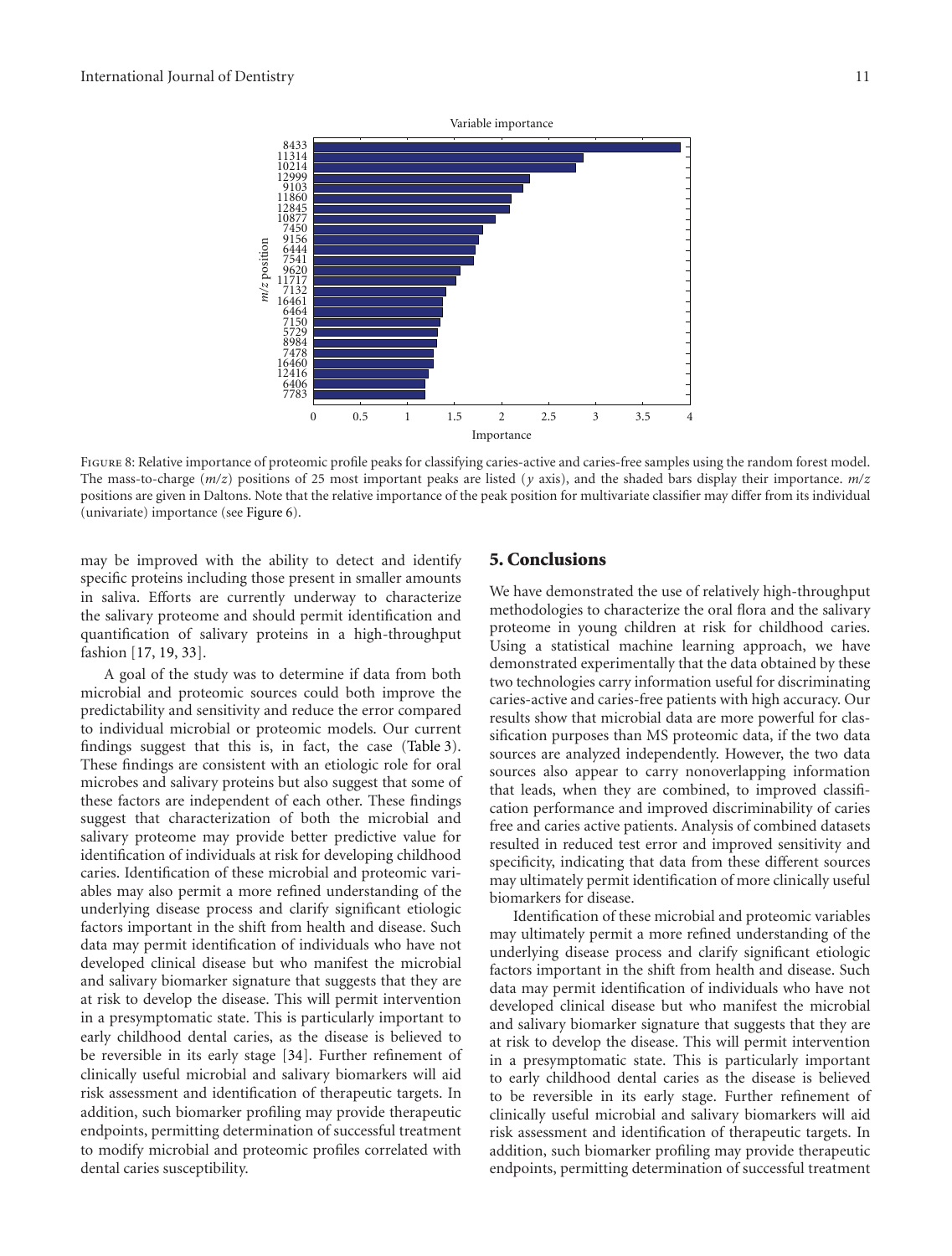

Figure 9: Receiver operating characteristic (ROC) curves for three classification methods built for the CM-10 low-intensity proteomic and microbial combined data. ROC curves reflect the tradeoffs in between sensitivity and specificity for caries-active detection. A higher curve generally indicates a better method. The AUC (area under the curve) statistic summarizes the tradeoffs across varied sensitivity/specificity range. Standard deviations (sd) of the statistic are also reported. The SVM based on only the top 100 Wilcoxonscored features appears to be the best method.

to modify microbial and proteomic profiles correlated with dental caries susceptibility.

#### Acknowledgments

The authors acknowledge support from the Intramural Program of the NIDCR, National Institutes of Health, Bethesda, MD 20892, USA, and from NIDCR Grant no. DE15315.

#### References

- [1] Diagnosis and management of dental caries throughout life, "National Institutes of Health Consensus Development Conference statement, March 26-28, 2001," *Journal of Dental Education*, vol. 65, no. 10, pp. 1162–1168, 2001.
- [2] R. H. Selwitz, A. I. Ismail, and N. B. Pitts, "Dental caries," *Lancet*, vol. 369, no. 9555, pp. 51–59, 2007.
- [3] W. J. Loesche, "Role of Streptococcus mutans in human dental decay," *Microbiological Reviews*, vol. 50, no. 4, pp. 353–380, 1986.
- [4] J. van Houte, "Role of micro-organisms in caries etiology," *Journal of Dental Research*, vol. 73, no. 3, pp. 672–681, 1994.
- [5] H. F. Jenkinson and R. J. Lamont, "Oral microbial communities in sickness and in health," *Trends in Microbiology*, vol. 13, no. 12, pp. 589–595, 2005.
- [6] M. R. Becker, B. J. Paster, E. J. Leys et al., "Molecular analysis of bacterial species associated with childhood caries," *Journal of Clinical Microbiology*, vol. 40, no. 3, pp. 1001–1009, 2002.
- [7] P. M. Corby, J. Lyons-Weiler, W. A. Bretz et al., "Microbial risk indicators of early childhood caries," *Journal of Clinical Microbiology*, vol. 43, no. 11, pp. 5753–5759, 2005.
- [8] Y. Li, Y. Ge, D. Saxena, and P. W. Caufield, "Genetic profiling of the oral microbiota associated with severe early-childhood caries," *Journal of Clinical Microbiology*, vol. 45, no. 1, pp. 81– 87, 2007.
- [9] M. Lenander-Lumikari and V. Loimaranta, "Saliva and dental caries," *Advances in Dental Research*, vol. 14, pp. 40–47, 2000.
- [10] A. Van Nieuw Amerongen, J. G. Bolscher, and E. C. Veerman, "Salivary proteins: protective and diagnostic value in cariology?" *Caries Research*, vol. 38, no. 3, pp. 247–253, 2004.
- [11] R. Vitorino, M. J. C. Lobo, J. R. Duarte, A. J. Ferrer-Correia, P. M. Domingues, and F. M. L. Amado, "The role of salivary peptides in dental caries," *Biomedical Chromatography*, vol. 19, no. 3, pp. 214–222, 2005.
- [12] I. D. Mandel, "The role of saliva in maintaining oral homeostasis," *The Journal of the American Dental Association*, vol. 119, no. 2, pp. 298–304, 1989.
- [13] R. Schipper, A. Loof, J. de Groot, L. Harthoorn, E. Dransfield, and W. van Heerde, "SELDI-TOF-MS of saliva: methodology and pre-treatment effects," *Journal of Chromatography B: Analytical Technologies in the Biomedical and Life Sciences*, vol. 847, no. 1, pp. 45–53, 2007.
- [14] F. G. Oppenheim, E. Salih, W. L. Siqueira, W. Zhang, and E. J. Helmerhorst, "Salivary proteome and its genetic polymorphisms," *Annals of the New York Academy of Sciences*, vol. 1098, pp. 22–50, 2007.
- [15] F. M. L. Amado, R. M. P. Vitorino, P. M. D. N. Domingues, M. J. C. Lobo, and J. A. R. Duarte, "Analysis of the human saliva proteome," *Expert Review of Proteomics*, vol. 2, no. 4, pp. 521– 539, 2005.
- [16] S. Hu, Y. Li, J. Wang et al., "Human saliva proteome and transcriptome," *Journal of Dental Research*, vol. 85, no. 12, pp. 1129–1133, 2006.
- [17] D. T. Wong, "Salivary diagnostics powered by nanotechnologies, proteomics and genomics," *Journal of the American Dental Association*, vol. 137, no. 3, pp. 313–321, 2006.
- [18] C. F. Streckfus and L. R. Bigler, "Saliva as a diagnostic fluid," *Oral Diseases*, vol. 8, no. 2, pp. 69–76, 2002.
- [19] S. Hu, J. A. Loo, and D. T. Wong, "Human body fluid proteome analysis," *Proteomics*, vol. 6, no. 23, pp. 6326–6353, 2006.
- [20] L. A. Tabak, "Point-of-care diagnostics enter the mouth," *Annals of the New York Academy of Sciences*, vol. 1098, pp. 7– 14, 2007.
- [21] L. M. Kaste, R. H. Selwitz, R. J. Oldakowski, J. A. Brunelle, D. M. Winn, and L. J. Brown, "Coronal caries in the primary and permanent dentition of children and adolescents 1-17 years of age: United States, 1988–1991," *Journal of Dental Research*, vol. 75, pp. 631–641, 1996.
- [22] M. Hauskrecht, R. Pelikan, D. E. Malehorn et al., "Feature selection for classification of SELDI-TOF-MS proteomic profiles," *Applied Bioinformatics*, vol. 4, no. 4, pp. 227–246, 2005.
- [23] S. M. Weiss and C. A. Kulikowski, *Computer Systems That Learn : Classification and Prediction Methods from Statistics, Neural Nets, Machine Learning, and Expert Systems*, M. Kaufmann Publishers, San Mateo, Calif, USA, 1991.
- [24] B. Efron and R. Tibshirani, *An Introduction to the Bootstrap*, Chapman & Hall, New York, NY, USA, 1993.
- [25] V. N. Vapnik, *The Nature of Statistical Learning Theory*, Springer, New York, NY, USA, 1995.
- [26] C. J. C. Burges, "A tutorial on support vector machines for pattern recognition," *Data Mining and Knowledge Discovery*, vol. 2, no. 2, pp. 121–167, 1998.